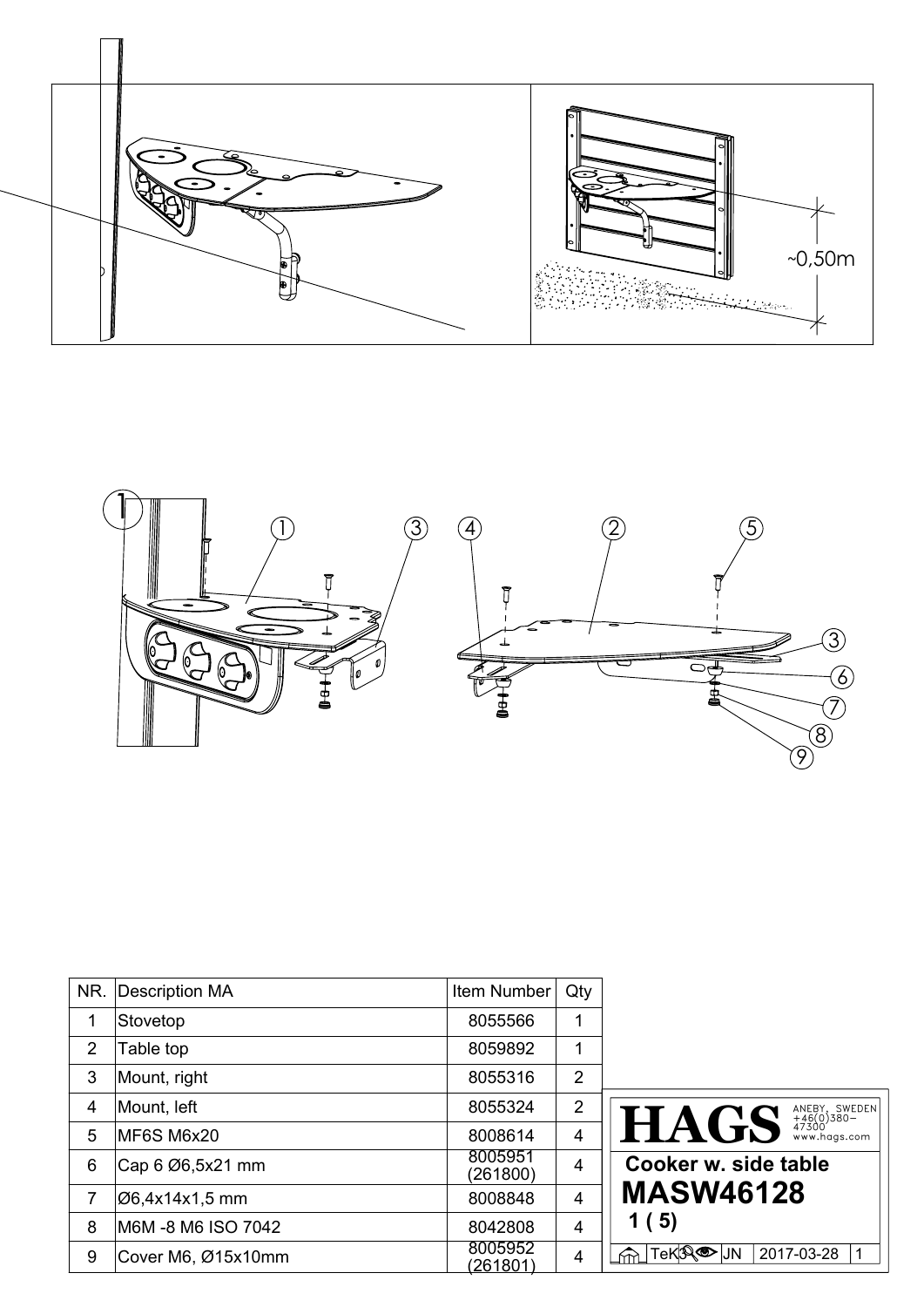|                | $\overline{0}$<br>19<br>$\circ$<br>$\circ$<br>18<br>₩<br>١ŵ | 13<br>4<br>(0)<br>W<br>17<br>$\ket{4}$<br>(13)<br>$ 2\rangle$ | $\theta$<br>⊕<br>$\circlearrowright$ | 12<br>(13)<br>$\left[16\right]$<br>17<br>TΘ(<br><br>$\theta$<br>Ф<br>$\circ$<br>o,<br>$\circ$<br>$\left(17\right)$<br>(16)<br>(13)<br>(12) |
|----------------|-------------------------------------------------------------|---------------------------------------------------------------|--------------------------------------|--------------------------------------------------------------------------------------------------------------------------------------------|
| NR.            | Description MA                                              | 15<br>Item Number $\frac{1}{2}$                               |                                      | $\left(15\right)$                                                                                                                          |
| 10             | Stovetop                                                    | 8055566                                                       | $\mathbf 1$                          |                                                                                                                                            |
| $\overline{2}$ | M6M-8 M6 ISO 7042                                           | 8042808                                                       | $\overline{2}$                       |                                                                                                                                            |
| $\mathfrak{S}$ | M6M-8 M8 ISO 7042                                           | 8042809                                                       | 3                                    |                                                                                                                                            |
| 11             | Table top                                                   | 8059892                                                       | $\mathbf{1}$                         |                                                                                                                                            |
| 12             | Cover cap 8, plan, with rail tracks                         | 8005956                                                       | $\overline{\mathbf{4}}$              |                                                                                                                                            |
| 13             | Washer 9x18x2 mm                                            | 8008849                                                       | 4                                    |                                                                                                                                            |
| 14             | M6S M8x25 mm                                                | 8008344                                                       | $\overline{c}$                       | HAGS ANEBY, SWEDEN                                                                                                                         |
| 15             | Distance 8, Ø8,5x27x3 mm                                    | 8005959                                                       | $\overline{2}$                       |                                                                                                                                            |
| 16             | M6M A2 M8                                                   | 8008795                                                       | $\overline{2}$                       | Cooker w. side table                                                                                                                       |
| 17             | Cover 8, Ø18x10mm                                           | 8005958                                                       | $\overline{\mathbf{4}}$              | <b>MASW46128</b>                                                                                                                           |
| 18             | 105x38x29                                                   | 8005980                                                       | $\mathbf{1}$                         | 2(5)                                                                                                                                       |
| 19             | Reinforcing brace                                           | 8009589                                                       | $\mathbf 1$                          | <sub>⋒</sub> ∏екҗ® Ји<br>2017-03-28<br>$\mathbf{1}$                                                                                        |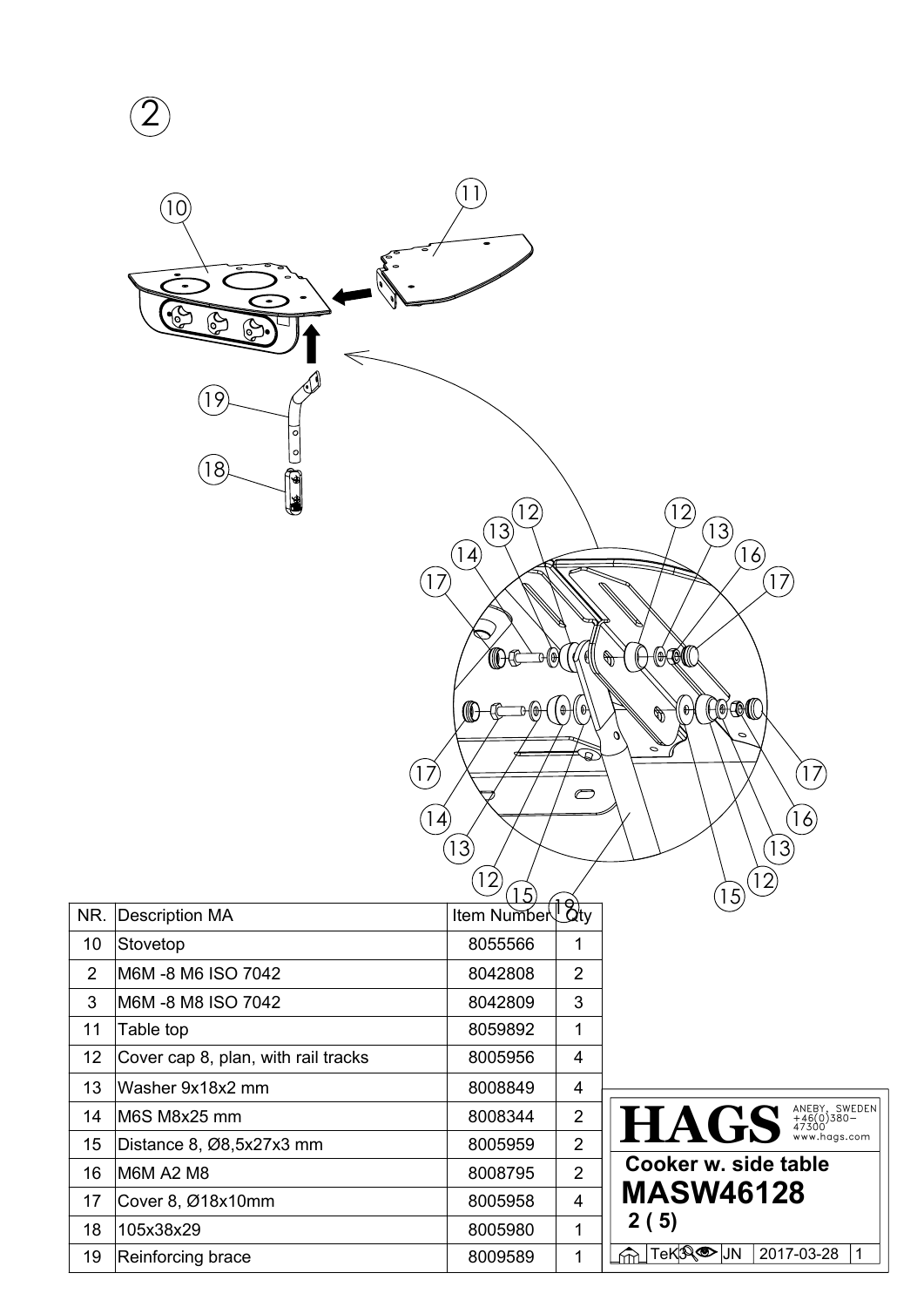

| NR. | Description MA       | Item Number                | Qty            |                                                     |
|-----|----------------------|----------------------------|----------------|-----------------------------------------------------|
|     | M6M -8 M6 ISO 7042   | 8042808                    | $\overline{2}$ |                                                     |
| 2   | M6M -8 M8 ISO 7042   | 8042809                    | 3              |                                                     |
| 20  | Cap 6 Ø6,5x21 mm     | 8005951<br>(261800)        | 4              |                                                     |
| 21  | Ø6,4x14x1,5 mm       | 8008848                    | 4              | ANEBY, SWEDEN<br>+46(0)380-<br>47300<br><b>HAGS</b> |
| 22  | M6M-8 M6 ISO 7042    | 8042808                    | $\overline{4}$ | www.hags.com                                        |
| 23  | Cover M6, Ø15x10mm   | 8005952<br><u>(261801)</u> | $\overline{4}$ | Cooker w. side table                                |
| 24  | Cover plate          | 8055791                    | 1              | <b>MASW46128</b>                                    |
| 25  | MVBF M6x20           | 8039270                    | $\overline{4}$ | 3(5)                                                |
| 26  | DISTANCE 6 Ø7x27x2,5 | 8005953                    | 4              | ∣TeK <sup>I</sup> II® ାା<br>2017-03-28              |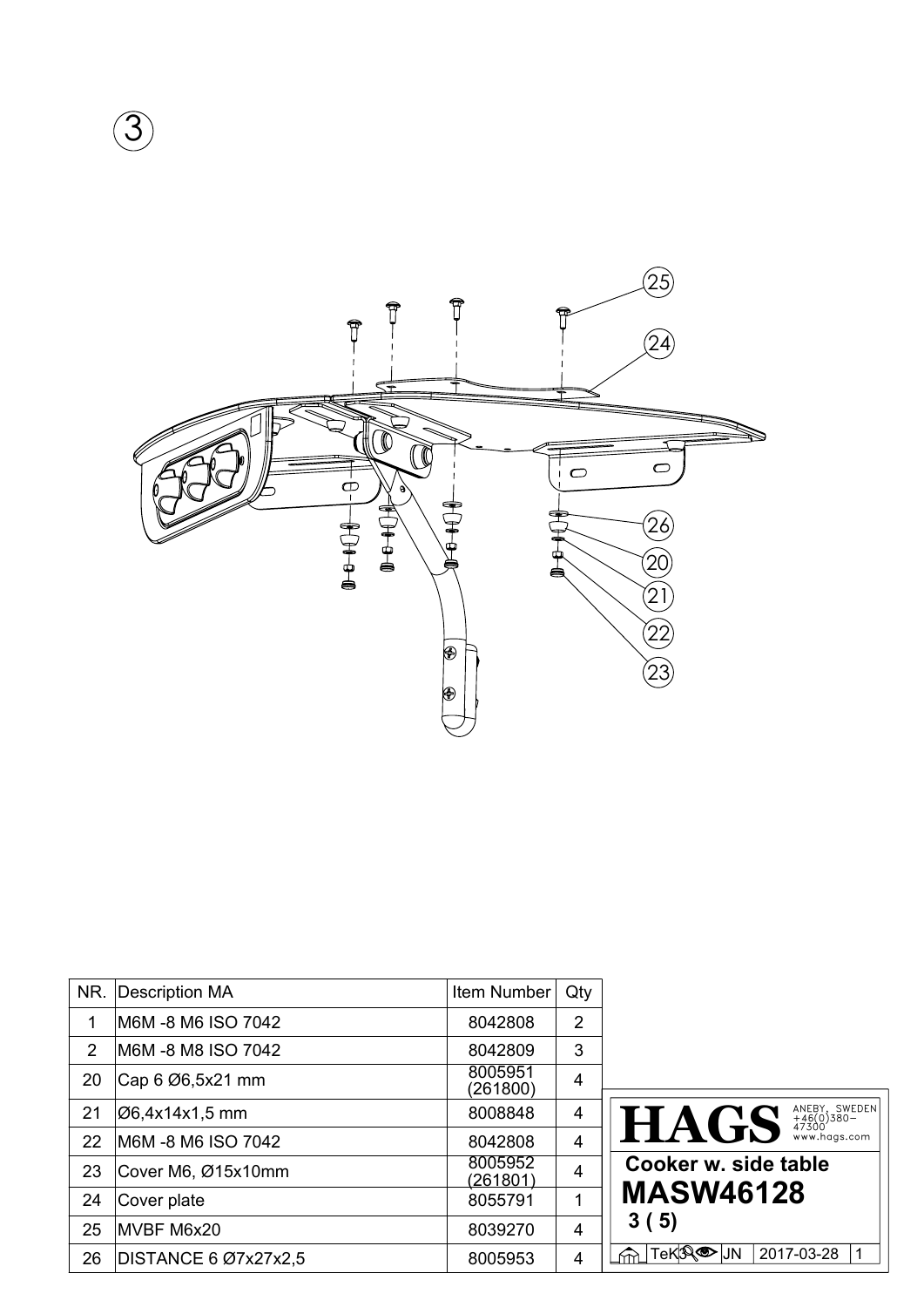



|     | Steel                               | ₩<br>9mm            |                | 28<br>27<br>$\mathscr{R}_{\!\mathscr{R}}$ ,<br>$\overline{31}$<br>$\mathbb{Z}_{\mathbb{X}_{\overline{\mathbb{X}}}}$ |
|-----|-------------------------------------|---------------------|----------------|---------------------------------------------------------------------------------------------------------------------|
| NR. | Description MA                      | Item Number         | Qty            |                                                                                                                     |
|     | 1.14 M6M -8 M6 ISO 7042             | 8042808             | $\overline{2}$ |                                                                                                                     |
|     | 1.15 M6M -8 M8 ISO 7042             | 8042809             | 3              |                                                                                                                     |
| 27  | Cover cap 8, plan, with rail tracks | 8005956             | 8              |                                                                                                                     |
| 28  | Washer 9x18x2 mm                    | 8008849             | 8              |                                                                                                                     |
| 29  | M6S M8x40 mm                        | 8008349             | 4              | HAGS <sup>ANEBY, SWEDEN</sup>                                                                                       |
| 30  | Distance 8, Ø8,5x27x3 mm            | 8005959             | 4              |                                                                                                                     |
| 31  | M6M A2 M8                           | 8008795             | 4              | Cooker w. side table                                                                                                |
| 32  | Cover 8, Ø18x10mm                   | 8005958             | 8              | <b>MASW46128</b>                                                                                                    |
| 33  | M6S M8x35 mm                        | 8008348<br>(302160) | 4              | 4 (5)                                                                                                               |
| 34  | <b>M6S M8x20</b>                    | 8008343             | 4              | TeK¦A®D¦JN<br>2017-03-28<br>1<br>⋒                                                                                  |